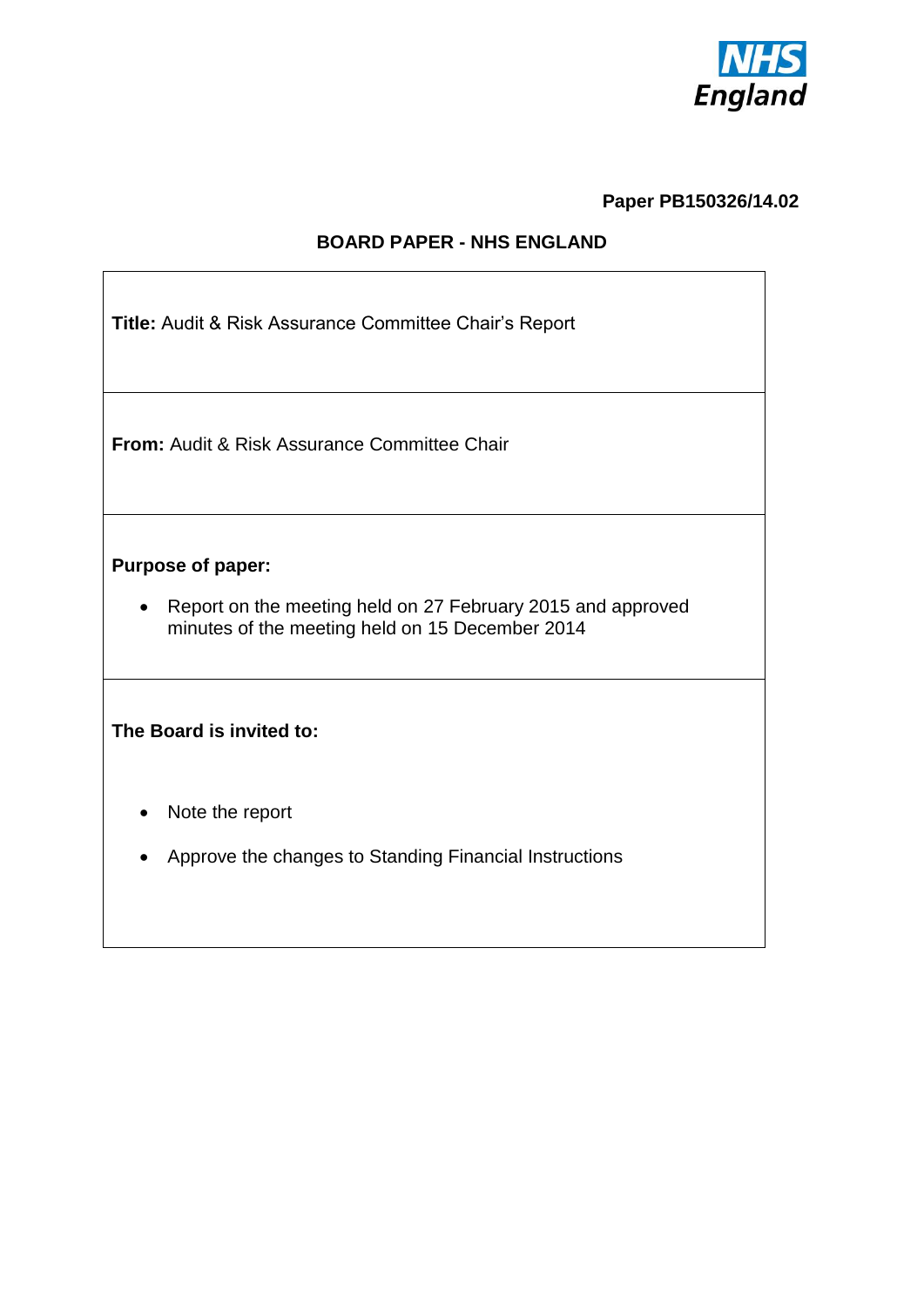#### **Report of the Audit & Risk Assurance Committee**

- 1. The Audit & Risk Assurance Committee met on 27 February 2015. All three members were present.
- 2. The meeting approved the minutes of the previous meeting, held on 15 December 2014, which are attached for information.
- 3. The key points from the meeting which the Committee wishes to draw to the Board's attention are as follows:
	- *Risk Management*

The Committee continued its previous discussion on opportunities to strengthen risk management processes within NHS England, using as a case study the emergence of risks in relation to tariff which had not previously been specifically cited in the Board-level assurance framework. In addition to emphasising the importance of implementing the agreed actions arising from the recent Internal Audit report on risk management, the Committee supported the view that the organisation should have a dedicated Chief Risk Officer, who could bring additional focus and expertise to risk identification and management processes.

*Risks relating to Potential Conflicts of Interest for CCG Audit Committee Chairs*

The Committee discussed the issue of CCG Audit Committee Chairs chairing the CCG committees to be set up for Primary Care co-commissioning purposes. Members concluded that the requirement for the Audit Committee Chair to certify the management of conflicts of interest, including those relating to cocommissioning, was incompatible with chairing a committee at which such issues needed to be managed.

Guidance on this issue has since been issued to CCGs. This matter, which was a key focus for discussion at two recent workshops with CCG Chairs, highlights a wider challenge for some CCGs in terms of lay member coverage of key governance roles.

*Outstanding Internal Audit Recommendations*

The level of overdue internal audit recommendations, highlighted in my previous report, has continued to improve significantly – from 13% to 9% - with clear scope in a small number of specific areas for further improvement towards the target set by the Committee of no more than 5%. The Committee commended the management team on the improvement to date but highlighted the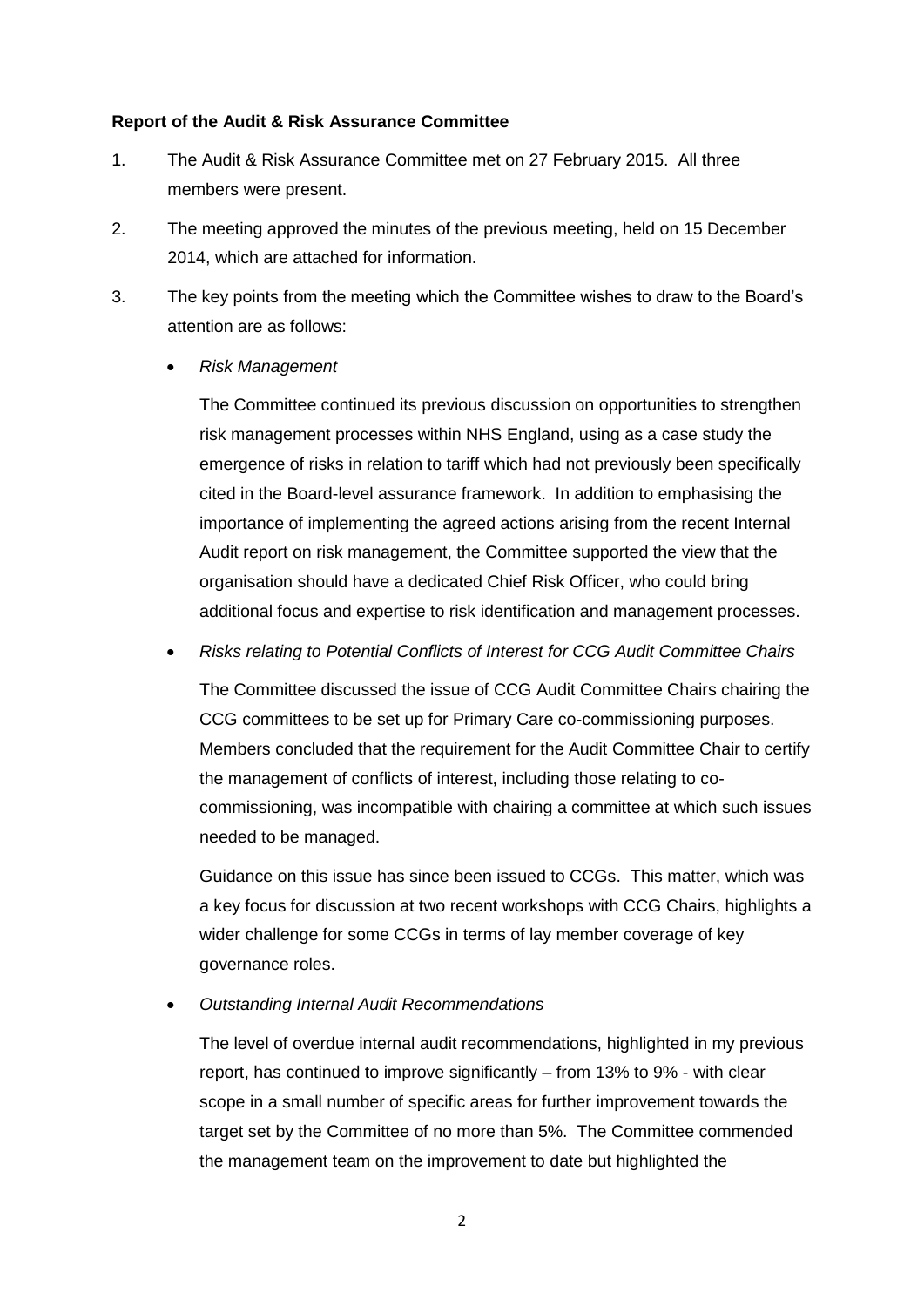importance of regular review by the Executive Team as a whole of progress and areas requiring focused attention.

*Changes to Standing Financial Instructions (SFIs) for Approval*

The Committee reviewed a number of proposed changes to SFIs resulting from the Organisational Alignment & Change Programme. These reflected new nomenclatures (e.g. Directors of Commissioning Operations) and the extension of existing regional delegated financial limits to the new regional leadership roles within specialised commissioning.

These changes do not imply any change to existing policies regarding delegation, and the Committee recommends that the Board gives its formal approval to the proposed changes to SFIs with immediate effect. The proposed new SFI document is available in the Reading Room on Boardpad.

- 4. In summary, the required Audit & Risk Assurance Committee processes and key components of assurance on internal controls are now in operation, but with a full and challenging work programme for management and our assurance providers for the remainder of 2014-15 and for 2015-16 when the Committee expect further improvements to the overall control environment.
- 5. I am happy to discuss the content of this report and any other issues relating to the Audit & Risk Assurance Committee's work.

## **Ed Smith**

**Audit & Risk Assurance Committee Chair**

**4 March 2015**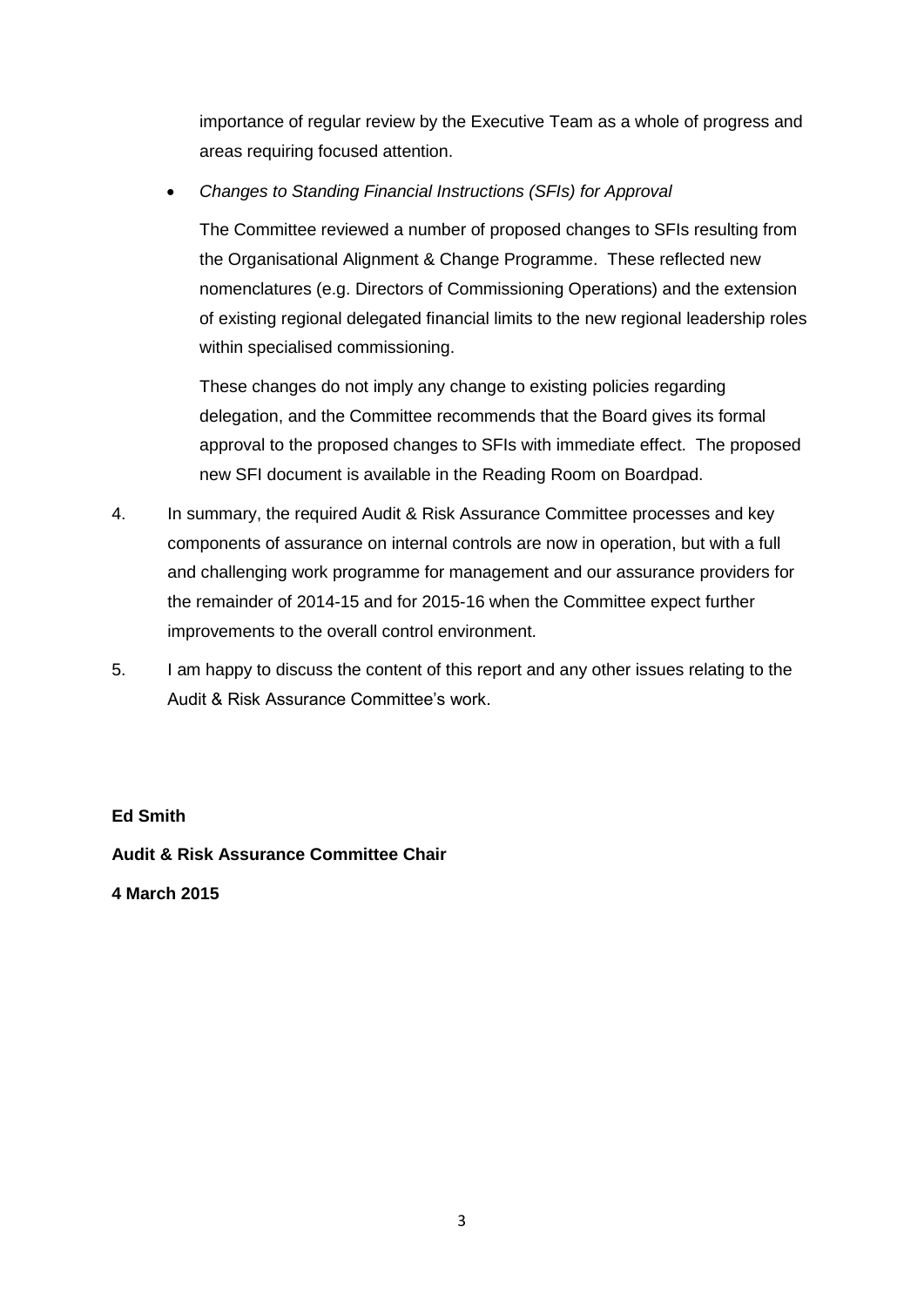

# **NATIONAL HEALTH SERVICE COMMISSIONING BOARD**

### **AUDIT & RISK ASSURANCE COMMITTEE**

# **Minutes of the meeting held on 15 December 2014**

| Present:                 |                                                                 |           |
|--------------------------|-----------------------------------------------------------------|-----------|
| <b>Ed Smith</b>          | Non-executive Member (Chair)                                    | ES        |
| <b>Noel Gordon</b>       | Non-executive Member                                            | <b>NG</b> |
| <b>David Roberts</b>     | Non-executive Member                                            | <b>DR</b> |
| Apologies:               |                                                                 |           |
| None                     |                                                                 |           |
| In Attendance:           |                                                                 |           |
| Paul Baumann             | <b>Chief Financial Officer</b>                                  | <b>PB</b> |
| Karen Wheeler            | National Director: Transformation & Corporate<br>Operations     | <b>KW</b> |
| <b>Steve Wilson</b>      | <b>Director of Financial Control</b>                            | <b>SW</b> |
| David Procter            | Senior Finance Manager Assurance (Secretariat)                  | DP        |
| <b>Richard Lawton</b>    | Head of Financial Accounting & Services                         | <b>RL</b> |
| Fiona Barr               | Head of Governance & Board Secretary                            | <b>FB</b> |
| lan Dodge                | Director of Commissioning Strategy (Item 6.1 only)              | ID        |
| <b>Jeff Featherstone</b> | Commissioning Outcomes & Incentives Lead (Item 6.1)<br>only)    | JF        |
| Victoria Smith           | Director of Finance and Assurance – CSU Transition<br>Programme | VS        |
| David Noon               | <b>Deloitte LLP</b>                                             | <b>DN</b> |
| Morag Childs             | <b>Deloitte LLP</b>                                             | <b>MC</b> |
| <b>Colin Wilcox</b>      | <b>National Audit Office</b>                                    | <b>CW</b> |
| Sue Frith                | <b>NHS Protect</b>                                              | <b>SF</b> |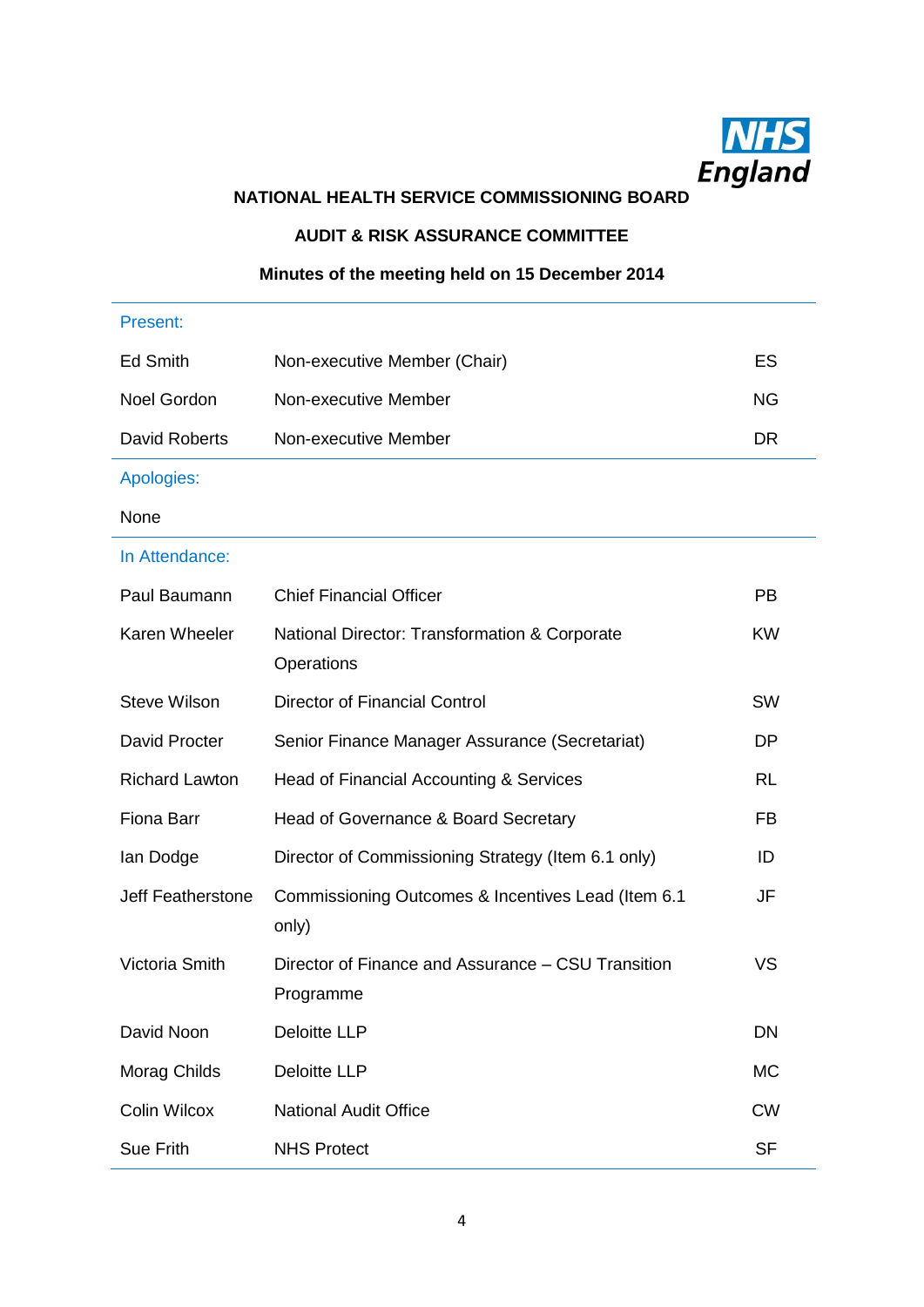## Welcome & Introductions

ES welcomed FB to her first meeting of the Committee.

#### *6. Apologies for Absence*

All members were present. ES confirmed that Moira Gibb has now stepped down from this Committee and thanked her for her valuable contributions whilst she was a member.

#### *7. Consideration of "Starred" Items*

The items starred on the agenda were accepted with no changes requested.

### *8. Declarations of Interest in Matters on the Agenda*

There were no member declarations of interest in matters on the agenda.

Minutes of the Previous Meeting

## *9. Minutes of the Meeting of 15 September 2014*

The minutes of the meeting held on 15 September 2014 were AGREED as an accurate record.

## *10. Chair's Report to the Board*

The Chair's report to the Board will be submitted to the Board in January 2015.

#### *11. Action Log*

On Action 49, ES asked that the Committee be updated on actions set out in the Cabinet Office report on communications.

Action ARAC-2014-53: Tim Kelsey to provide an update on progress on the Cabinet Office Communications report to Committee members

It was agreed that the risk associated with NHS England's capacity and capability to take forward the Five Year Forward View would be a good area to look at for a Risk Deep Dive at the next meeting.

Action ARAC-2014-54: KW to work with Ian Dodge to provide a Risk Deep Dive on NHS England's capacity and capability to take forward the Five Year Forward View, at the next meeting

The action log was NOTED by the Committee.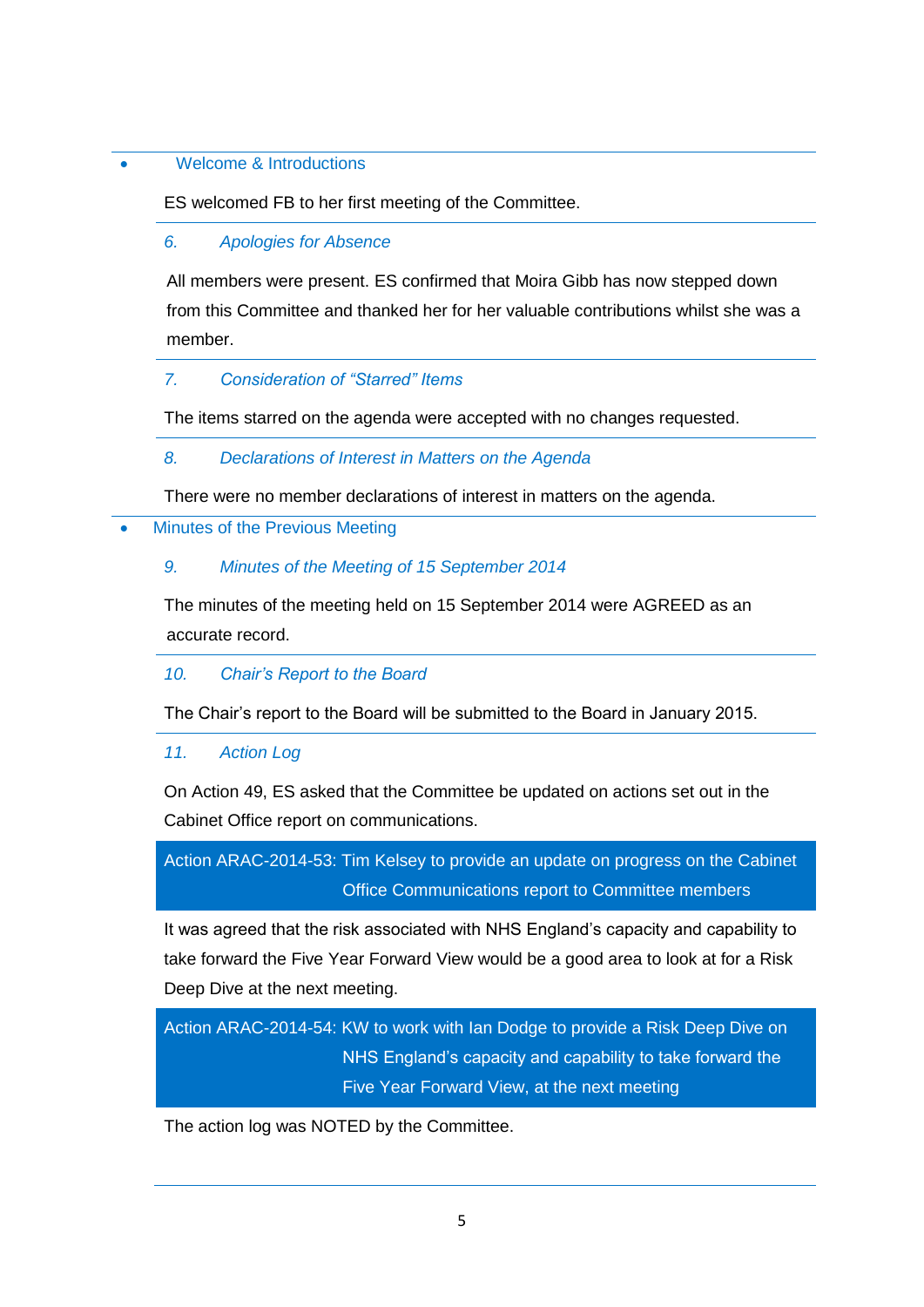#### *12. Matters Arising Not Covered on the Agenda*

There were no matters arising not covered on the agenda.

#### Internal Audit

#### *13. Internal Audit Update*

DN presented the position on Internal Audit recommendations. The number of overdue outstanding recommendations had reduced from 22% to 13% so progress has been made in some areas but there is still much to do as some areas have been less responsive. The Committee suggested that the target should be to reduce the overdue outstanding percentage to 5% by April 2015 and progress towards that should be seen at the meeting in February. PB and KW will help to ensure responses are received from all Directorates. Effort should be focussed on key areas where the impact of failing to implement recommendations would be most severe.

DN updated on the work on CSU Service Auditor Reporting. It is anticipated that there will be 7 adverse reports on CSUs. VS recognised there is a need to improve whilst acknowledging that many CSUs have been going through organisational change which will be reflected in the reports. Need to be sure that there is sufficient capacity as well as capability and there was concern about the ability of CSUs to improve in this year. VS outlined the measures taken to date and those still being planned including the strengthening of management teams and review visits to each CSU. The Committee acknowledged the work done to implement internal audit actions. CW queried whether there has been any communication to CCGs and to local auditors about the publication of the reports and SW confirmed that this had been clarified at the recent Finance roadshows. ES asked that VS and Deloitte continue to update the Committee on progress on delivering CSU service auditor reports at future meetings.

# Action ARAC-2014-55: VS and Deloitte to update future meetings on progress of CSU SARs.

DN updated on Organisational Change and Ownership. He advised that there was a dependency on a small number of people. KW outlined the steps to delivering the organisational change programme acknowledging that there is much to do and it will be a particularly challenging period between January and March as we move through the changes and transition. There was concern that normal business activity would make it difficult to deliver the change programme. Equally it was essential to monitor normal supervisory enterprise controls during such a period of change and DN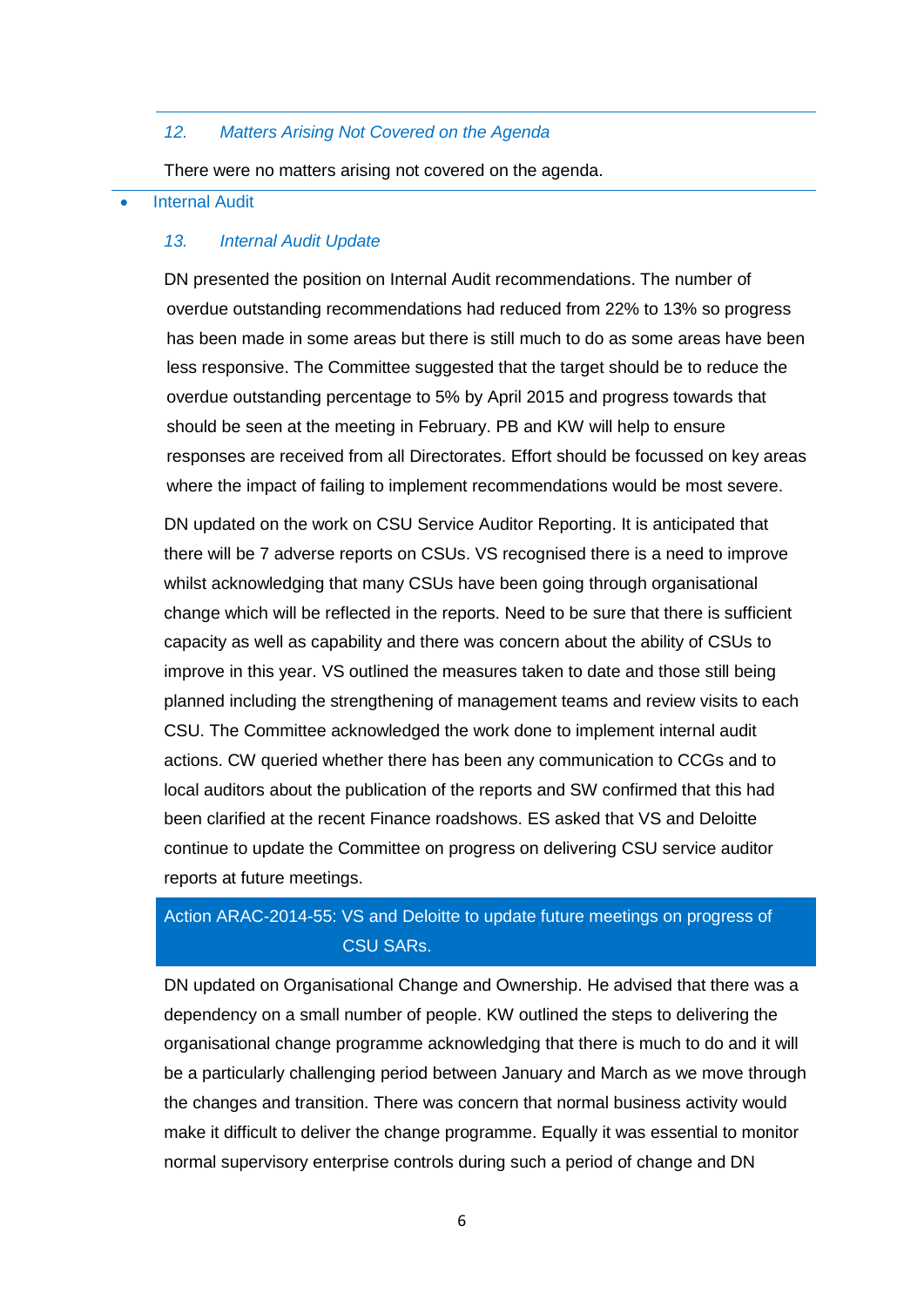undertook to build that into this year's audit plan.

DN updated on Programme and Project Management. The main issues related to governance arrangements and programme documentation. It was noted that project and programme skills would be essential during the period of organisational change and ES offered the support of the NEDs to KW to help with this. ES stated it is essential to put in place a framework for effective programme assurance. It was agreed to have a Risk Deep Dive on major programme delivery at a future meeting.

# Action ARAC-2014-56: KW to include a Risk Deep Dive on major programme delivery at a future meeting

DN updated on Risk Management and Governance. He advised that there was a limited assurance internal audit report on risk management where there had been substantial assurance last year. There needs to be a consistent approach to risk management across the whole organisation. There are things that can be done now to achieve a clean opinion by year end. MC explained the reasoning behind the deferral of the NHS Choices internal audit and it was agreed that there was a need for reassurance in this area.

The report was NOTED by the Committee. ES commended Deloitte on the quality of the report.

# *14. Review of External Service Auditor Report Terms of Reference*

SW presented the report, reporting work had occurred with internal audit to identify the areas where reports were required. High priority areas had been identified in respect of Property Services and NHS Business Services Authority. CW advised that HSCIC were not intending to renew their assurance over the NHAIS and Open Exeter systems. SW agreed to follow this up urgently.

# Action ARAC-2014-57: SW to follow up the provision of assurances on NHAIS and Open Exeter from HSCIC and confirm that they will be provided.

The report was NOTED by the Committee.

Counter Fraud

# *15. Progress Report General*

SW provided a verbal update explaining the arrangements with Deloitte to deliver a reactive and proactive counter fraud service. It was important to develop a strong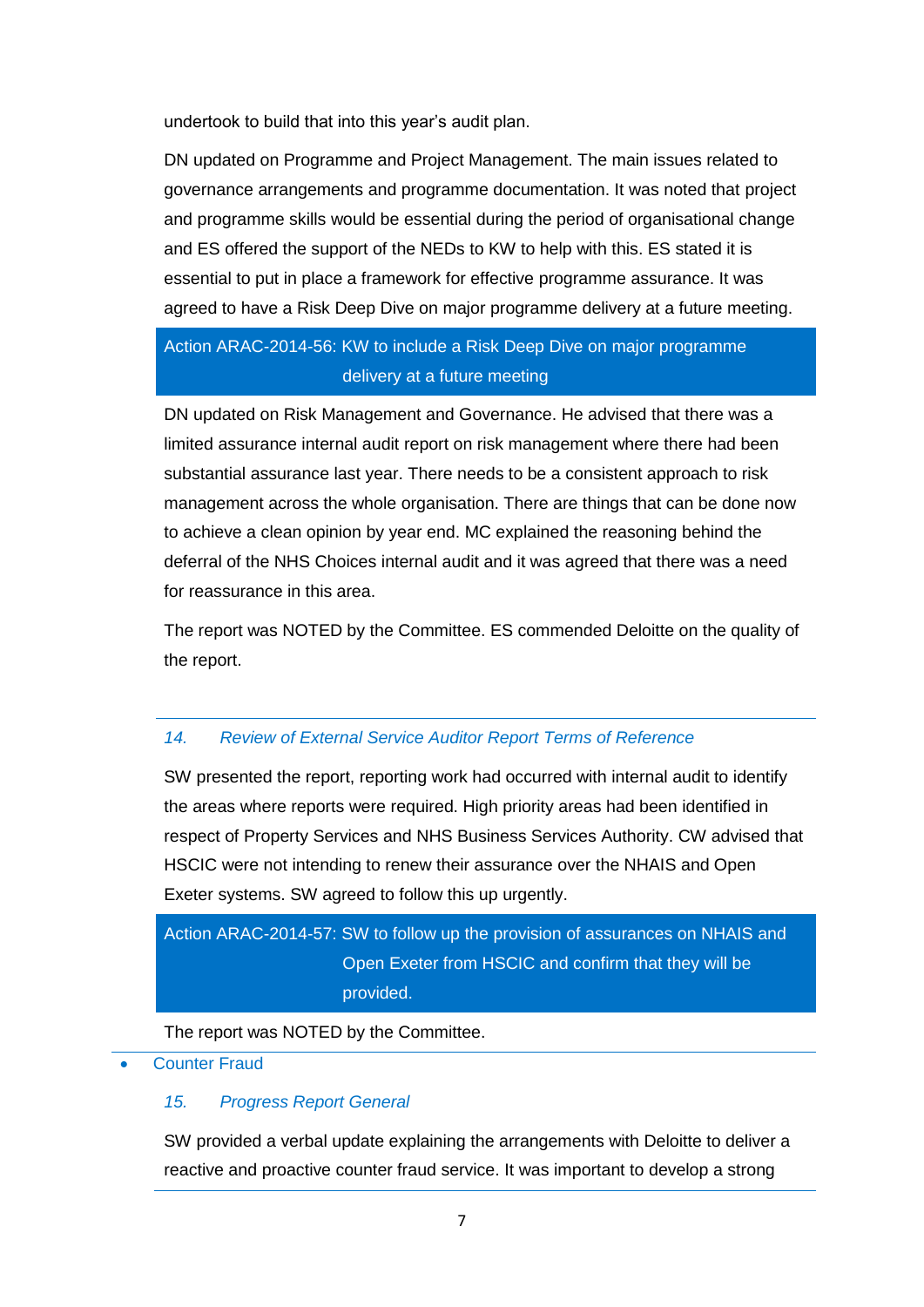relationship with NHS Protect so that there is clarity on how they can work alongside Deloitte in delivering the service.

He outlined the ongoing work being undertaken by NHS Business Services Authority on prescription fraud and on dental fraud and on the risk sampling work being developed with the Cabinet Office.

The update was NOTED by the Committee.

#### *16. Counter Fraud Update*

MC presented the report, detailing the number of cases which Deloitte had taken over and the cases closed. She explained that the National Investigation Service (NIS) still investigate large complex cases. There is a network of agencies involved in counter fraud work. There was discussion of the cost/benefits of investigation work and clarification was requested on commissioning fraud. MC was asked to circulate a note to members explaining what is meant by commissioning fraud.

# Action ARAC-2014-58: MC to circulate a note to members of the Committee providing more details on commissioning fraud.

MC outlined the proactive counter fraud work plan, including support to Cabinet Office risk sampling, the National Fraud Initiative (NFI) and workshops on raising awareness. There was discussion of the phasing of the plan given that work is not planned on some activities rated as major, until future years. It was agreed that a paper was required to explain how assurance would be provided on areas not being covered in 2014-15 and detailing the timing of interventions in each area.

The report was NOTED by the Committee

Action ARAC-2014-59: MC to provide a paper to Committee members explaining how assurance will be provided on fraud risk areas not being covered in 2014-15 and detailing the timing of future interventions in each area.

#### *17. Report on Whistleblowing Arrangements*

KW presented the report. There was discussion on the cultural and behavioural aspects of whistleblowing. It was agreed that Stephen Moir should attend the meeting in June 2015 to discuss how whistleblowing is integrated into the culture of the organisation.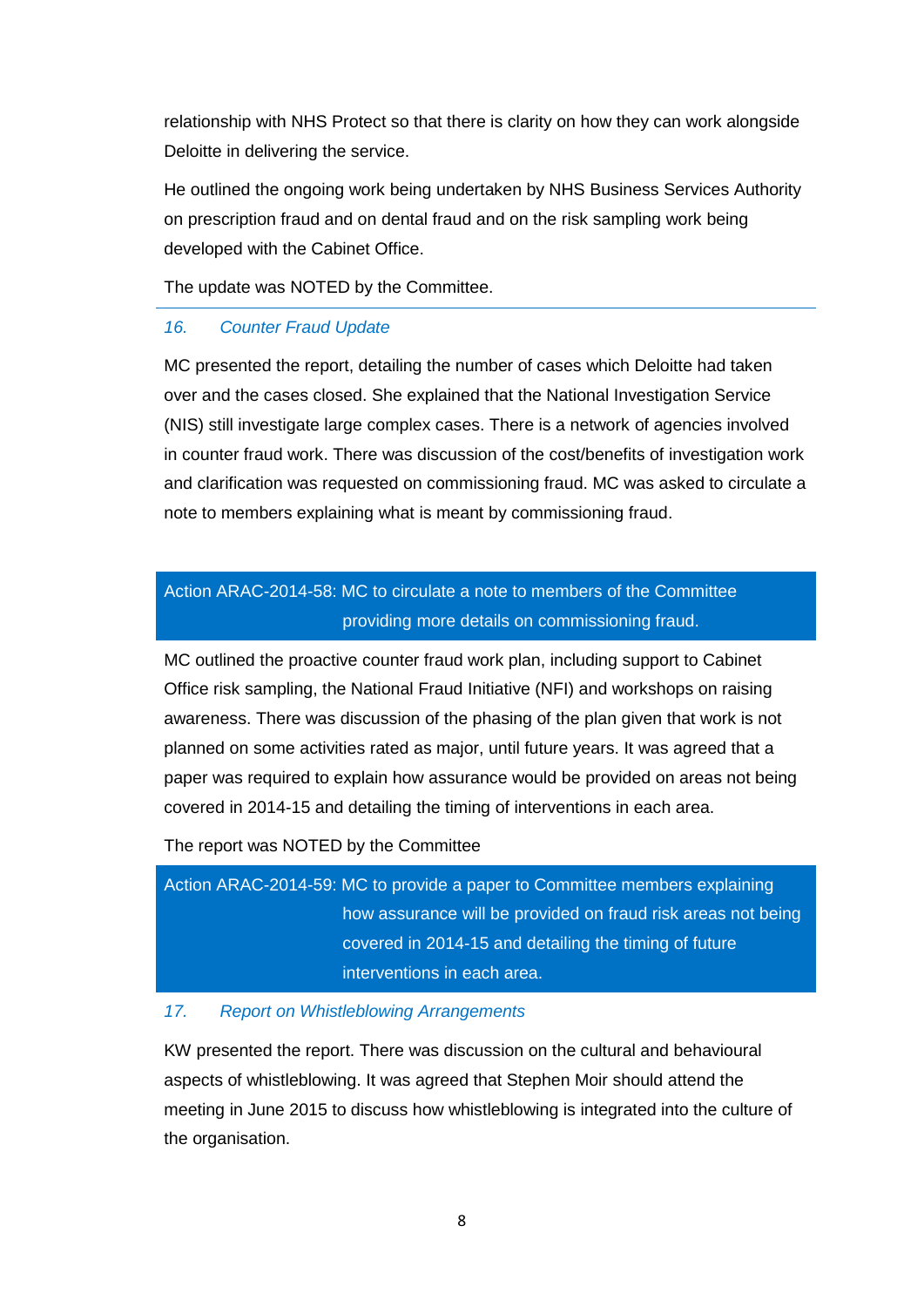# Action ARAC-2014-60: Stephen Moir to attend ARAC in June 2015 to discuss whistleblowing.

The report was NOTED by the Committee.

External Audit & Financial Reporting

## *18. Feedback from CCG Audit Committee Chairs*

ES gave a verbal update on the forums which were held in October 2014. They had been well received and forums were planned for  $18<sup>th</sup>$  and  $24<sup>th</sup>$  February 2015. There had been discussion on how to ensure CCG Audit Chairs received all the information which they should see.

The update was NOTED by the Committee.

## *19. Feedback from Finance Workshops*

SW gave a verbal update on the Finance Workshops which were held in November 2015. They had been attended by around 480 people with a cross section across CCGs and NHS England. The details on year end had been received without any major concerns. ES queried the position on the appointment of CCG auditors in light of the Local Audit and Accountability Act and asked for a paper setting out what CCGs are required to do.

The update was NOTED by the Committee.

# Action ARAC-2014-61: SW to provide a paper setting out the position on the future appointment of CCG auditors.

# *20. 2014-15 Annual Report & Accounts Timetable*

KW presented the paper. She advised that she had been appointed as the National Director lead to coordinate the production of the Annual Report. Updates would be provided at future meetings. ES queried the Annual Governance Statement and asked that a draft be presented to the meeting in February 2015.

# Action ARAC-2014-62: KW to provide a draft of the Annual Governance Statement for ARAC in February 2015.

The report was NOTED by the Committee.

## *21. NAO Progress Report*

CW presented the paper, advising the Committee that the audit process for 2014-15 should be leaner and so a reduced fee has been proposed. He noted that there is a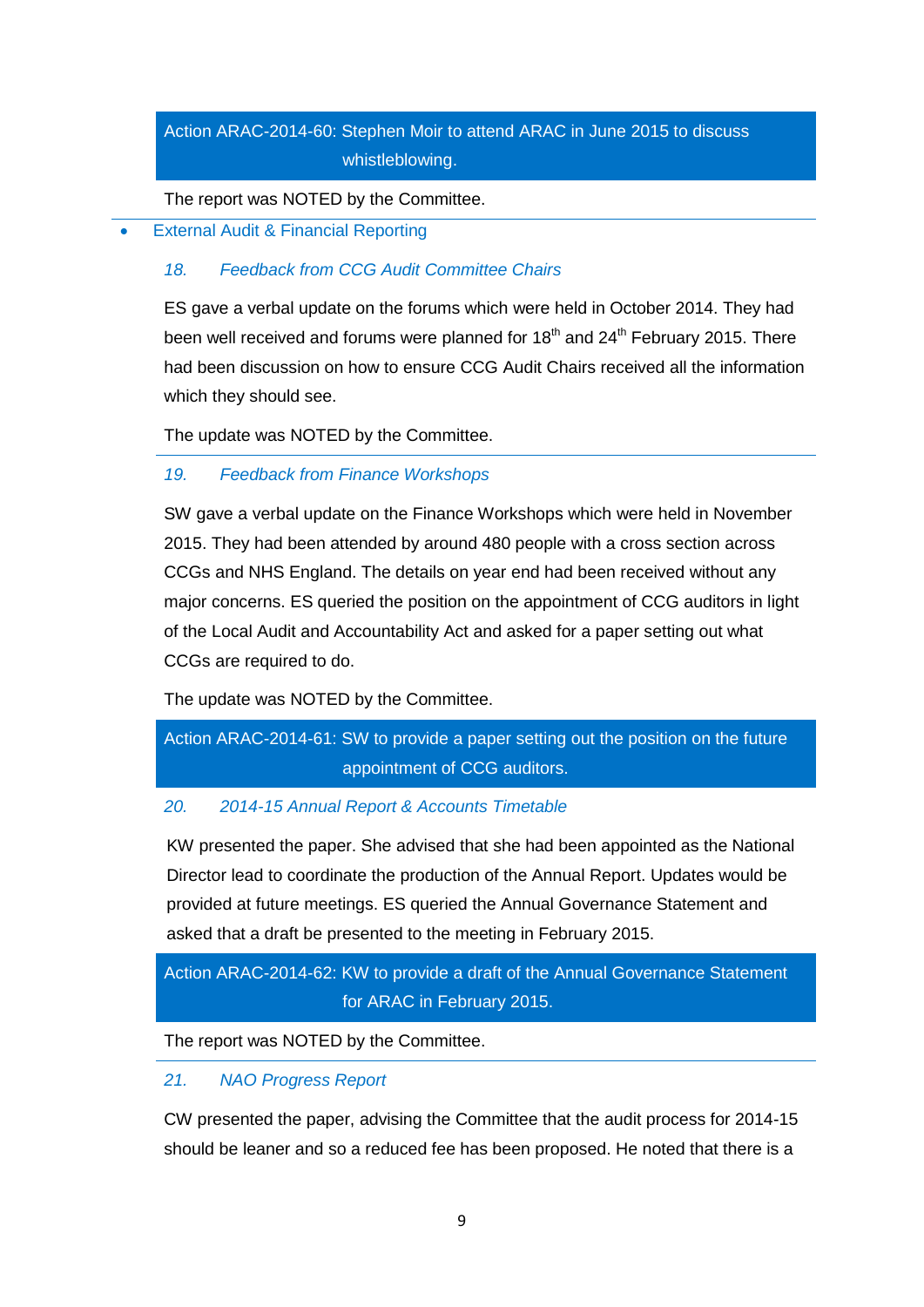need to develop stronger assurance and clearer definitions of accountability across the organisation.

The report was NOTED by the Committee.

## *22. NAO Letter of Understanding*

CW advised that the 2013-14 letter of engagement had not been signed. ES advised that the Committee are content to recommend that the Chief Executive signs the letter.

# Action ARAC-2014-63: DP to arrange for a copy of the letter of engagement to be provided to the CE's office for signature

The paper was NOTED by the Committee.

#### **Governance**

## *23. Revised Conflicts of Interest Guidance*

ID and JF joined the meeting for the item.

ID presented the paper, explaining the background to the development of the guidance. He explained that there is a commitment to publish strengthened and updated guidance prior to the end of 2014 which is fundamental to a robust system of control in the new commissioning environment. There has been wide consultation in developing the guidance. There is a need to check half way through the year how the guidance is working in practice and the mechanics of that need to be worked through. ES stated that this guidance is fundamental to the reputation of the organisation. It would be discussed at the next CCG Audit Committee Chairs forums in February 2015. FB would discuss the process for authorisation of any unavoidable conflict of interest with ID.

# Action ARAC-2014-64: FB to discuss how to authorise an unavoidable conflict of interest with ID

It is important to get the balance right between setting out a prescriptive set of rules and checks and allowing CCGs freedom to self-administer.

CW advised that the NAO had been consulted but he would need to reserve judgement.

For 2015-16 an assurance/attestation process would be required and SW/PB would lead on developing that.

The guidance was NOTED by the Committee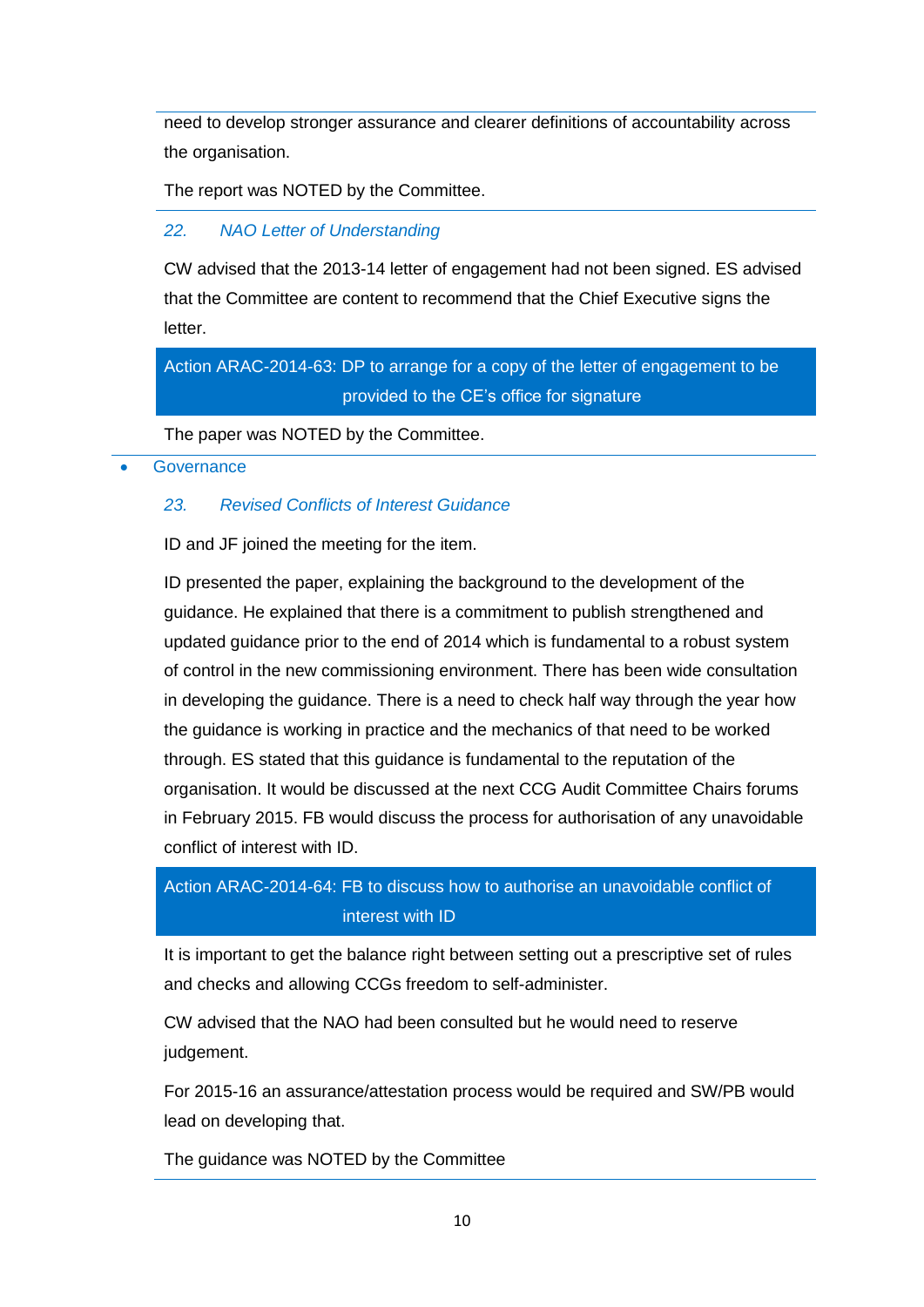## *24. Review of Board Assurance Framework & External Assurance*

KW presented the paper noting that this had previously been the Corporate Risk Register and this continues to be work in progress. KW set out a process whereby National Director would provide personal assurance on compliance at Month 9 and for year end. The outcome would be reported to the Committee. There was discussion on the extent to which this could be enforced and people held personally accountable and whether any training was required to support staff. DR noted that communication would be key to make the process work well.

There should be an aim to get the process working properly for 2015-16 and it was suggested that NDs be invited to future meetings to talk through their respective areas of work.

The paper was NOTED by the Committee.

## *25. Review and Approval of Risk Management Policy*

KW presented the paper acknowledging the issues that had been raised in the Internal Audit report on this area. There has been concern as there was not a standard approach in place across the organisation.

DR requested changes to paragraphs 5.1.1 and 5.3. It was suggested that standard templates should be mandated for reporting

NG suggested that those risks should be identified which pose the most critical threat to the organisation. These could be shown as black risks. There should be consideration of splitting reputational risks from business resilience risks. DN and MC would also provide feedback on this

The policy was AGREED by the Committee subject to KW circulating a paper to members advising them of changes to be made to the policy.

# Action ARAC-2014-65: KW to circulate a list of changes to be made to the draft risk management policy, to Committee members

## *26. Review of Standing Orders and Scheme of Delegation*

The updated documents were AGREED by the Committee.

## *27. CSU Operating Frameworks*

SW presented the paper. References to the Commissioning Support Committee should be changed. It was suggested that there should be reference to the Conflicts of Interest guidance. Confirmation was requested from Deloitte that they are happy